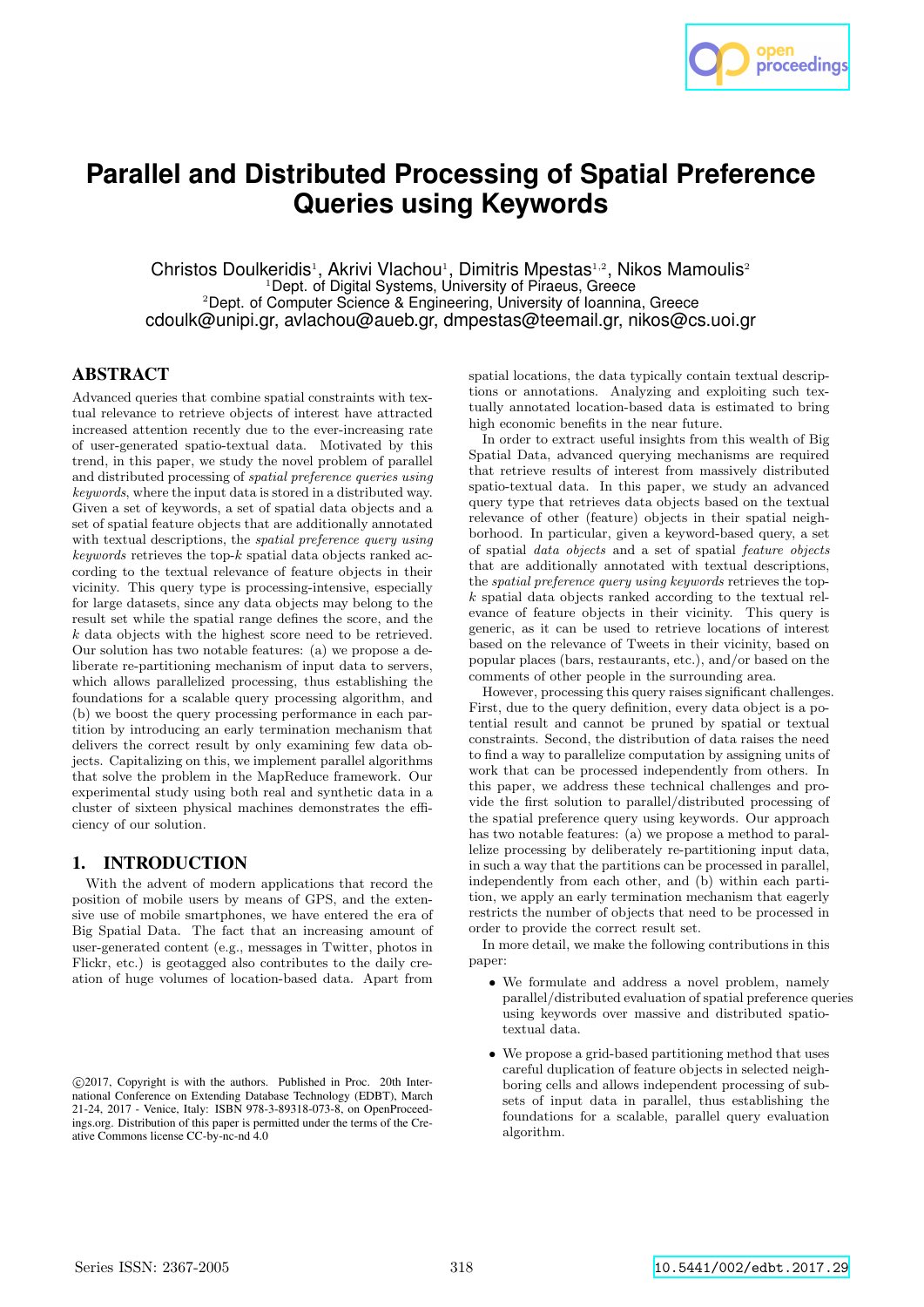- We further boost the performance of our algorithm by introducing an early termination mechanism for each independent work unit, thereby reducing the processing cost.
- We demonstrate the efficiency of our algorithms by means of experimental evaluation using both real and synthetic datasets in a medium-sized cluster.

The remainder of this paper is structured as follows: Section 2 presents the preliminary concepts and necessary background. Section 3 formally defines the problem under study and explains the rationale of our approach along with a brief overview. The proposed query processing algorithm that relies on the grid-based partitioning is presented in Section 4. Section 5 presents the algorithms that use early termination. Section 6 analyzes the complexity of the proposed algorithms. Then, in Section 7, we present the results of our experimental evaluation. Related research efforts are outlined in Section 8. Finally, in Section 9, we provide concluding remarks.

# **2. PRELIMINARIES**

In this section we give a brief overview of MapReduce and HDFS, and define the type of queries we will focus on.

### **2.1 MapReduce and HDFS**

Hadoop is an open-source implementation of MapReduce [4], providing an environment for large-scale, fault-tolerant data processing. Hadoop consists of two main parts: the HDFS distributed file system and MapReduce for distributed processing.

Files in HDFS are split into a number of large blocks which are stored on DataNodes, and one file is typically distributed over a number of DataNodes in order to facilitate high bandwidth during parallel processing. In addition, blocks can be replicated to multiple DataNodes (by default three replicas), in order to ensure fault-tolerance. A separate NameNode is responsible for keeping track of the location of files, blocks, and replicas thereof. HDFS is designed for use-cases where large datasets are loaded ("write-once") and processed by many different queries that perform various data analysis tasks ("read-many").

A task to be performed using the MapReduce framework has to be specified as two steps. The *Map* step as specified by a map function takes some input (typically from HDFS files), possibly performs some computation on this input, and redistributes it to worker nodes (a process known as "shuffle"). An important aspect of MapReduce is that both the input and output of the Map step is represented as key-value pairs, and that pairs with same key will be processed as one group by a Reducer. As such, the *Reduce* step receives all values associated with a given key, from multiple map functions, as a result of the re-distribution process, and typically performs some aggregation on the values, as specified by a reduce function.

It is important to note that one can customize the redistribution of data to Reducers by implementing a *Partitioner* that operates on the output key of the map function, thus practically enforcing an application-specific grouping of data in the Reduce phase. Also, the ordering of values in the reduce function can be specified, by implementing a customized Comparator. In our work, we employ such cus-

| Symbol                  | Description                                   |
|-------------------------|-----------------------------------------------|
| Ω                       | Set of data objects                           |
| $\boldsymbol{p}$        | Object in $O, p \in O$                        |
| F                       | Set of feature objects                        |
|                         | Feature object in $F, f \in F$                |
| f.W                     | Keywords associated with feature object $f$   |
| q(k, r, W)              | Query for top- $k$ data objects               |
| w(f,q)                  | Textual relevance of feature $f$ to query $q$ |
| $\overline{w}(f,q)$     | Upper bound of $w(f, q)$                      |
| $\overline{dist(p, f)}$ | Spatial distance between $p$ and $f$          |
| $\tau(p)$               | Score of data object $p$                      |
| $\overline{\tau}$       | Score of the $k$ -th best data object         |
| $_{R}$                  | Number of Reduce tasks                        |
| $\{C_1,\ldots,C_R\}$    | Grid cells                                    |

Table 1: Overview of symbols.

tomizations to obtain a scalable and efficient solution to our problem.

# **2.2 Spatial Preference Queries**

The spatial preference query belongs to a class of queries that rank objects based on the quality of other (feature) objects in their spatial neighborhood [12, 16, 17]. Inherently a spatial preference query assumes that two types of objects exist: the data objects, which will be ranked and returned by the query, and the feature objects, which are responsible for ranking the data objects. As such, the feature objects determine the score of each data object according to a user-specified metric. Spatial preference queries find more applications in the case of textually annotated feature objects [14], where the score of data objects is determined by a textual similarity function applied on query keywords and textual annotations of feature objects. This query is known as top- $k$  spatio-textual preference query [14]. In this paper, we study a distributed variant of this query.

# **3. PROBLEM STATEMENT AND OVERVIEW OF SOLUTION**

# **3.1 Problem Formulation**

Consider an *object* dataset O of spatial objects  $p \in O$ , where  $p$  is described by its coordinates  $p.x$  and  $p.y$ . Also, consider a *feature* dataset F of spatio-textual objects  $f \in F$ , which are represented by spatial coordinates  $f.x$  and  $f.y$ , and a set of keywords  $f.W$ .

The spatial preference query using keywords returns the k data objects  $\{p_1, \ldots, p_k\}$  from O with the highest score. The score of a data object  $p \in O$  is defined by the scores of feature objects  $f \in F$  in its spatial neighborhood. As already mentioned, each feature object  $f$  is associated with a set of keywords  $f.W.$  A query q consists of a neighborhood distance threshold r, a set of query keywords  $q.W$  for the feature set  $F$ , and the value  $k$  that determines how many data objects need to be retrieved. For a quick overview of the basic symbols used in this paper, we refer to Table 1.

Given a query  $q(k, r, W)$  and a feature object  $f \in F$ , we define the *non-spatial score*  $w(f, q)$  that indicates the goodness (quality) of f as the similarity of sets  $q.W$  and  $t.W$ . In this work, we employ Jaccard similarity for this purpose. Obviously, the domain of values of  $w(f, q)$  is the range [0, 1].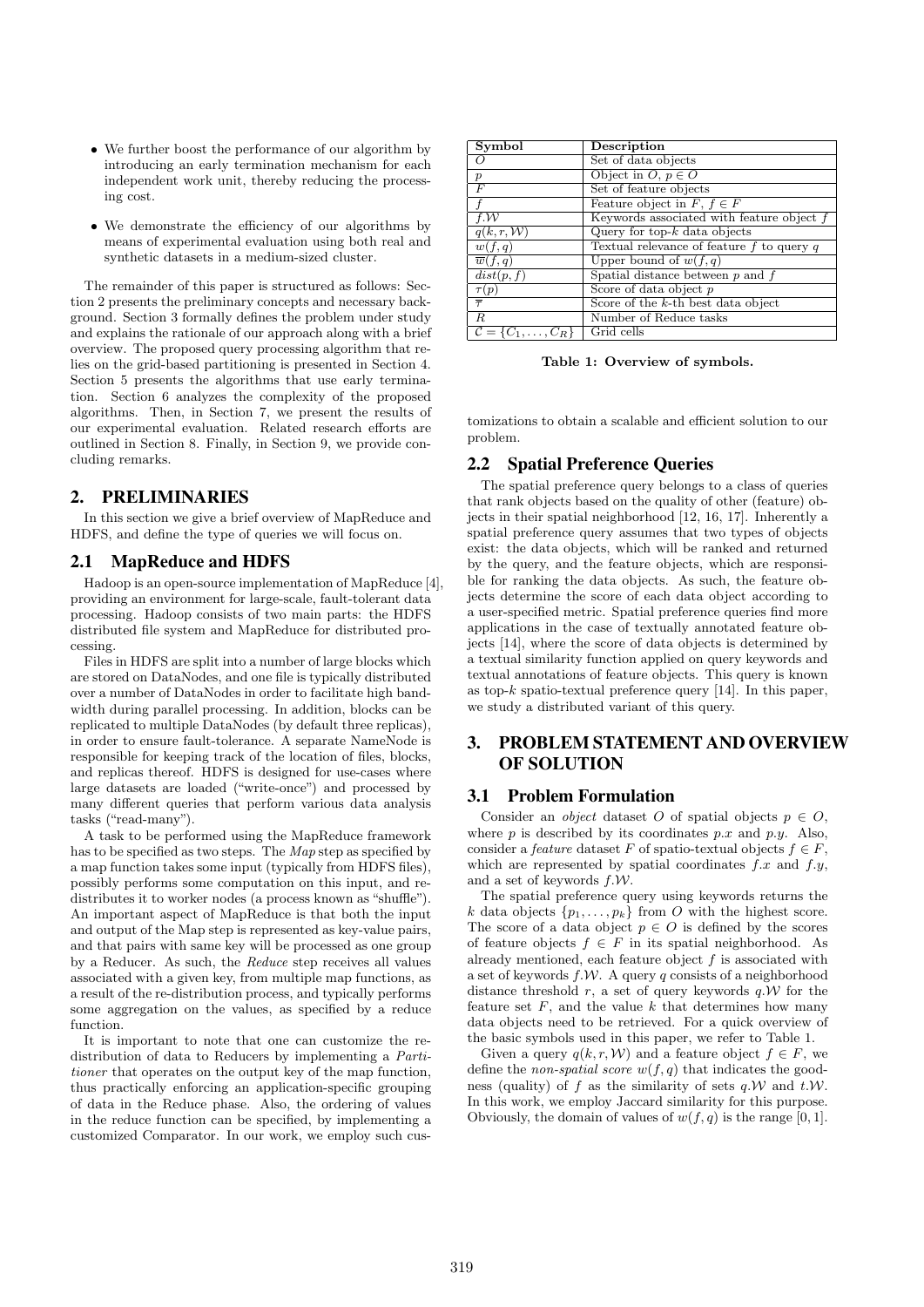

Figure 1: Example of spatial preference query using keywords (SPQ).

DEFINITION 1. *(Non-spatial score w(f, q)): Given a query* q and a feature object  $f \in F$ , the non-spatial score  $w(f, q)$ *determines the textual relevance between the set of query keywords* q.W *and the keywords* f.W *of* f *using Jaccard similarity:*

$$
w(f,q) = \frac{|q \mathcal{M} \cap f \mathcal{M}|}{|q \mathcal{M} \cup f \mathcal{M}|}
$$

The score  $\tau(p)$  of a data object p is determined by the feature objects that are within distance  $r$  from  $p$ . More specifically,  $\tau(p)$  is defined by the maximum non-spatial score  $w(f, q)$  of any feature object f in the r-neighborhood of p. This range-based neighborhood condition is typically used in the related work [12, 14, 16, 17]. Formally,

DEFINITION 2. *The score*  $\tau(p)$  *of* p *based on feature dataset* F*, given the range-based neighborhood condition* r *is defined as:*

$$
\tau(p) = \max\{w(f, q) \mid f \in F : d(p, f) \le r\}
$$

Example 1. *Figure 1 depicts an example. The spatial area contains both data objects (denoted as* pi*) and feature objects (denoted as* fi*). The data objects represent hotels and the feature objects represent restaurants. Assume a user issues the following query: Find the best (top-*k*) hotels that have an Italian restaurant nearby. Let us assume that* k*=1* and "nearby" is translated to  $r = 1.5$  units of distance. Then, *the query is expressed as: Find the top-1 data object for which a highly ranked feature object exists based on the keyword "italian" and at a distance of at most 1.5 units.*

*Table 2 lists the locations and descriptions of both data and feature objects. Only feature objects*  $f_1$ ,  $f_4$  *and*  $f_7$  *have a common term with the user specified query (the keyword* "*italian*"). Thus, only  $f_1$ ,  $f_4$  and  $f_7$  will have a Jaccard score *other than 0. In the last column of Table 2 the Jaccard score for all feature objects is shown. The score of each data object is influenced only by the feature objects within a distance of at most 1.5 units. In Figure 1 the circles with radius 1.5 range units and center each data object include the feature objects that are nearby each data object and influence its score. The actual score of a data object is the highest score of all nearby feature objects. Data object* p<sup>4</sup> *has a score of* 0.5 due to feature object  $f_1$ , data object  $p_1$  has a score of 1

| <b>Object</b> | X   | Y   | Keywords           | $\rm Jaccard$ |
|---------------|-----|-----|--------------------|---------------|
| $p_1$         | 4.6 | 4.8 |                    |               |
| $p_2$         | 7.5 | 1.7 |                    |               |
| $p_3$         | 8.9 | 5.2 |                    |               |
| $p_4$         | 1.8 | 1.8 |                    |               |
| $p_5$         | 1.9 | 9.0 |                    |               |
| $f_1$         | 2.8 | 1.2 | italian, gourmet   | 0.5           |
| f2            | 5.0 | 3.8 | chinese, cheap     |               |
| fз            | 8.7 | 1.9 | sushi,wine         |               |
| f4            | 3.8 | 5.5 | italian            |               |
| f5            | 5.2 | 5.1 | mexican, exotic    |               |
| f6            | 7.4 | 5.4 | greek,traditional  | notInRange    |
| f7            | 3.0 | 8.1 | italian, spaghetti | 0.5           |
| Ť8            | 9.5 | 7.0 | indian             |               |

Table 2: Example of datasets and scores for query  $q.W = \{italian\}.$ 

*because of feature object* f<sup>4</sup> *and data object* p<sup>5</sup> *has a score of 0.5 due to feature object* f7*. Hence, the top-1 result is object* p1*.*

In the parallel and distributed setting that is targeted in this paper, datasets  $O$  and  $F$  are horizontally partitioned and distributed to different machines (servers), which means that each server stores only a fraction (partition) of the entire datasets. In other words, a number of partitions  $O_i \in O$ and  $F_i \in F$  of datasets O and F respectively exists, such that  $\bigcup O_i = O, O_i \bigcap O_j = \emptyset$  for  $i \neq j$ , and  $\bigcup F_i = F$ ,  $F_i \bigcap F_j = \emptyset$  for  $i \neq j$ . Due to horizontal partitioning, any (data or feature) object belongs to a single partition  $(O_i \text{ or } )$  $F_i$  respectively). We make no assumption on the number of such partitions nor on having equal number of data and feature object partitions. Also, no assumptions are made on the specific partitioning method used; in fact, our proposed solution is independent of the actual partitioning method employed, which makes it applicable in the most generic case.

PROBLEM 1. *(Parallel/Distributed Spatial Preference Query* using Keywords (SPQ)*) Given an object dataset* O *and a feature dataset* F*, which are horizontally partitioned and distributed to a set of servers, the parallel/distributed spatial preference query using keywords returns the* k *data objects*  $\{p_1, \ldots, p_k\}$  *from O with the highest*  $\tau(p_i)$  *scores.* 

# **3.2 Design Rationale**

The spatial preference query using keywords (SPQ) targeted in this paper is a complex query operator, since any data object  $p$  may belong to the result set and the spatial range cannot be used for pruning the data space. As a result, the computation becomes more challenging and efficient query processing mechanisms are required that can exploit parallelism and the availability of hardware resources. Parallelizing this query is also challenging because any given data object  $p$  and all feature objects within the query range  $r$  from  $p$  must be assigned to the same server to ensure the correct computation of the score  $\tau(p)$  of p. As such, a repartitioning mechanism is required in order to assign (data and feature) objects to servers in a deliberate way that allows local processing at each server. To achieve the desired independent score computation at each server, duplication of feature objects to multiple servers is typically necessary.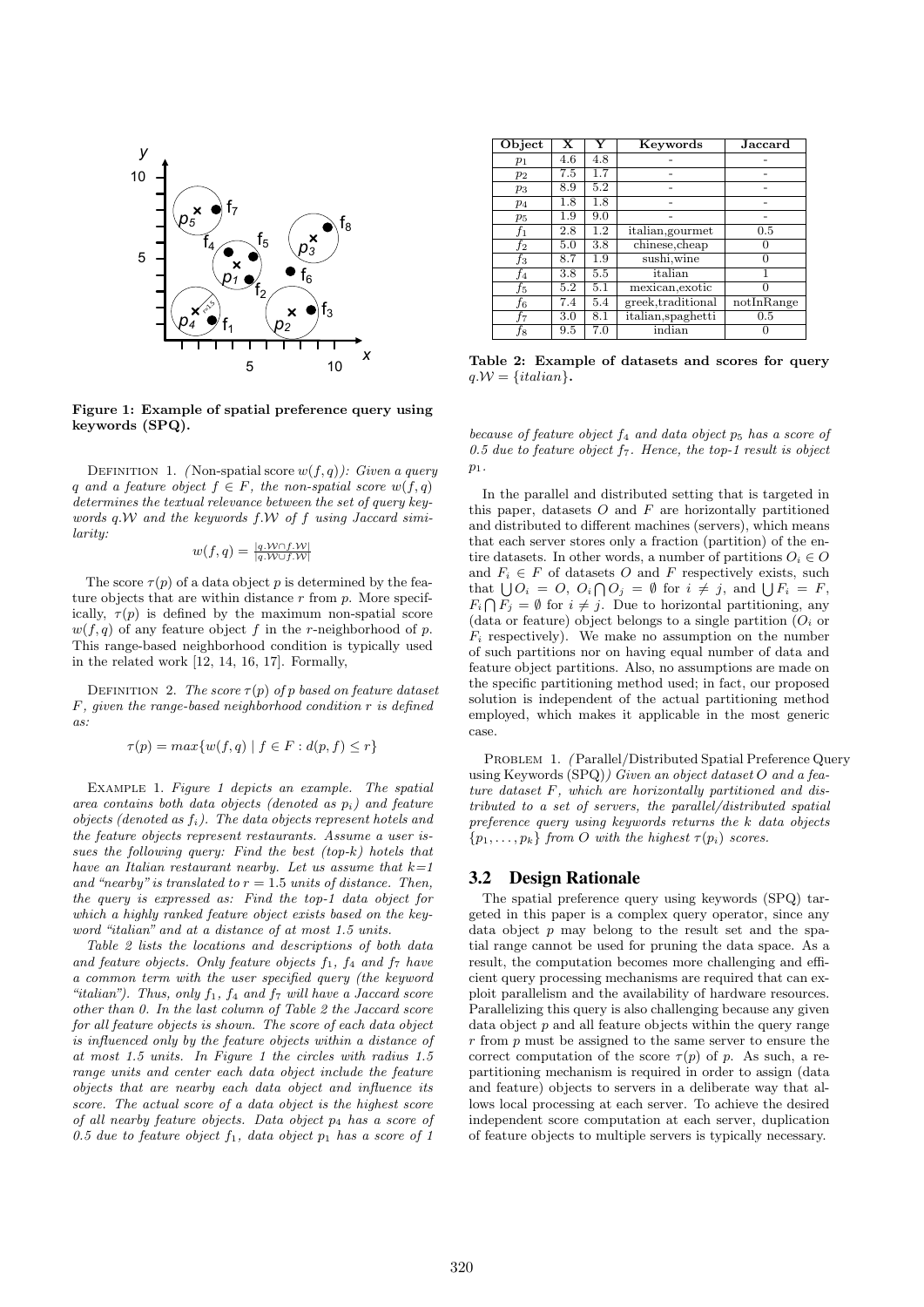Based on this, we set the following objectives for achieving parallel, scalable and efficient query processing:

- Objective  $\#1$ : parallelize processing by breaking the work into independent parts, while minimizing feature object duplication. In addition, the union of the results in each part should suffice to produce the final result set.
- Objective  $\#2$ : avoid processing the input data in its entirety, by providing early termination mechanisms for query processing.

To meet the above objectives, we design our solution by using the following two techniques:

- a grid-partitioning of the spatial data space that uses careful duplication of feature objects in selected neighboring cells, in order to create independent work units (Section 4), and
- sorted access to the feature objects in a deliberate order along with a thresholding mechanism that allows early termination of query processing that guarantees the correctness of the result (Section 5).

# **4. GRID-BASED PARTITIONING AND INI-TIAL ALGORITHM**

In this section, we present an algorithm for solving the parallel/distributed spatial preference query using keywords, which relies on a grid-based partitioning of the 2-dimensional space in order to identify subsets of the original data that can be processed in parallel. To ensure correctness of the result computed in parallel, we re-partition the input data to grid cells and deliberately duplicate some feature objects in neighboring grid cells. As a result, this technique lays the foundation for parallelizing the query processing and leads to the first scalable solution.

# **4.1 Grid-based Partitioning**

Consider a regular, uniform grid in the 2-dimensional data space that consists of R cells:  $C = \{C_1, \ldots, C_R\}$ . Our approach assigns all data and feature objects to cells of this grid, and expects each cell to be processed independently of the other cells. In MapReduce terms, we assign each cell to a single processing task (Reducer), thus all data that is mapped to this cell need to be sent to the assigned Reducer.

The re-partitioning mechanism operates in the following way. Based on its spatial location, an object (data or feature object) is assigned to the cell that encloses it in a straightforward way. However, some feature objects must be additionally assigned to other cells (i.e., duplicated), in order to ensure that the data in each cell can indeed be processed independently of the other cells and produce the correct result. More specifically, given a feature object  $f \in C_j$  and any grid cell  $C_i$  ( $C_i \neq C_j$ ), we denote by  $MINDIST(f, C_i)$  the minimum distance between feature object  $f$  and  $C_i$ . This distance is defined as the distance of  $f$  to the nearest edge of  $C_i$ , since f is outside  $C_i$ . When this minimum distance is smaller than the query radius r, i.e.,  $MINDIST(f, C_i) \leq r$ , then it is possible that  $f$  is within distance  $r$  from a data object  $p \in C_i$ . Therefore, f needs to be assigned (duplicated) also to cell  $C_i$ . The following lemma guarantees the correctness of the afore-described technique.



Figure 2: Example of grid partitioning.

Lemma 1. *(Correctness) Given a parallel/distributed spatial preference query using keywords with radius* r*, any feature object*  $f \in C_i$  *must be assigned to all other grid cells*  $C_i(C_i \neq C_j)$ *, if MINDIST* $(f, C_i) \leq r$ *.* 

Figure 2 illustrates the same dataset as in Figure 1 and a 4x4 grid (the numbering of the cells is shown in the figure). Consider a query with radius  $r = 1.5$ , and let us examine feature object  $f_7$  as an example. Assuming that  $f_7$  has at least one common term in its keyword set  $(f_7 \mathcal{W})$  with the user specified query  $(q.W)$ , then  $f_7$  may affect neighboring cells located near cell with identifier  $C_{14}$ . It is fairly easy to see that  $f_7$  needs to be duplicated to cells  $C_9$ ,  $C_{10}$ , and  $C_{13}$ , for which  $MINDIST(f_7, C_i) \leq r$ , thus the score of data objects located in these cells may be determined by  $f_7$ .

Before presenting the algorithm that exploits this grid partitioning, we make a note on how to select an appropriate grid size, as this affects the amount of duplication required. It should also be noted that in our approach the grid is defined at query time, after the value of r is known. Let  $\alpha$ denote the length of the edge of a grid cell. For now, we should ensure that  $\alpha \geq r$ , otherwise excessive replication to neighboring cells would be performed. Later, in Section 6, we provide a thorough analysis on the effect of the grid cell size to the amount of duplicated data.

# **4.2 Parallel Algorithm**

We design a parallel algorithm, termed *pSPQ*, that solves the problem in MapReduce. The Map phase is responsible for re-partitioning the input data based on the grid introduced earlier. Then, in the Reduce phase, the problem of reporting the top- $k$  data objects is solved in each cell independently of the rest. This is the part of the query that dominates the processing time; the final result is produced by merging the  $k$  results of each of the  $R$  cells and returning the top- $k$  with the highest score. However, this last step can be performed in a centralized way without significant overhead, given that the number of these results is small because k is typically small.

In more detail, in the Map phase, each Map task (Mapper) receives as input some data objects and some feature objects, without any assumptions on their location. Each Mapper is responsible for assigning data and feature objects to grid cells, including duplicating feature objects. Each grid cell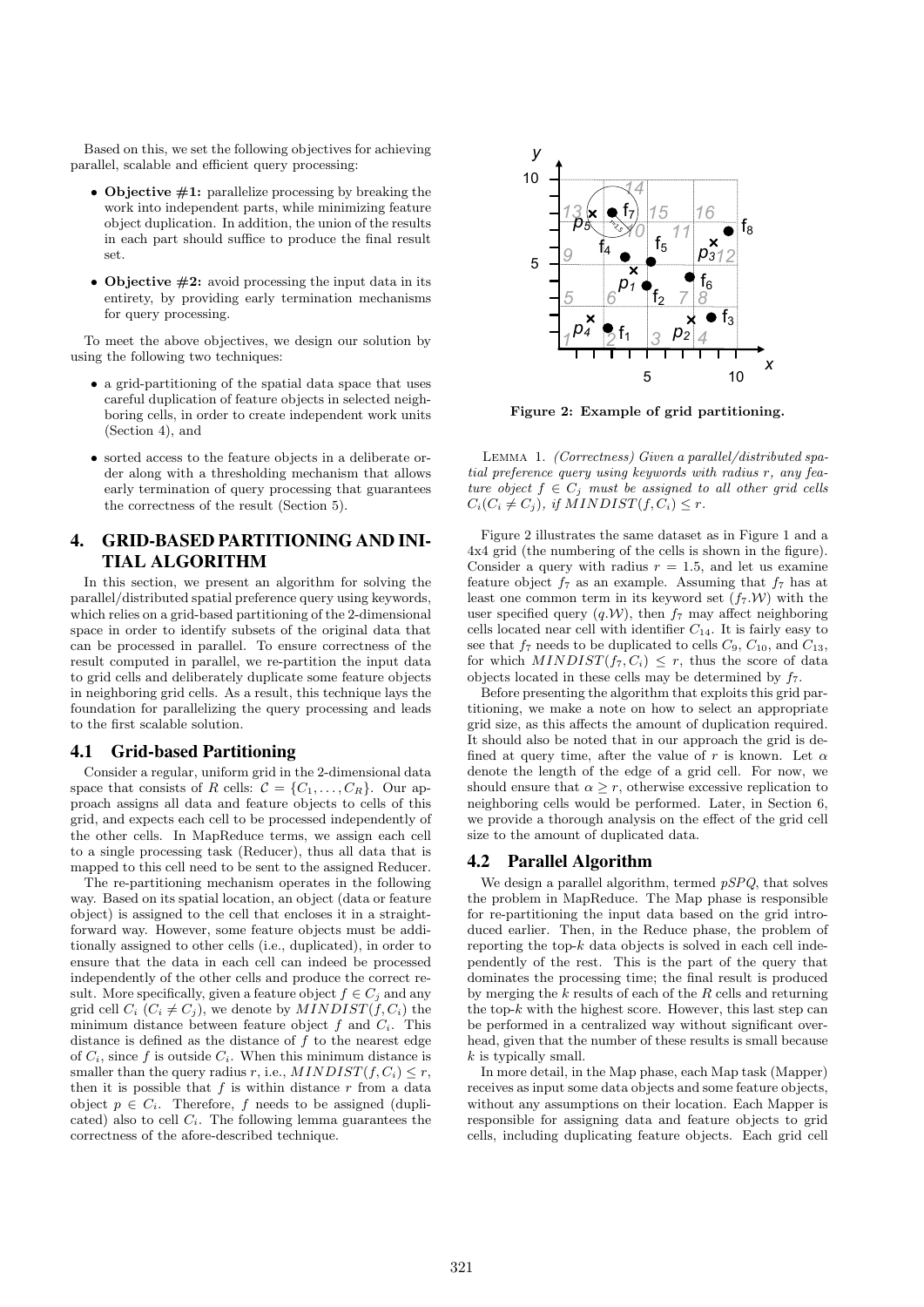Algorithm 1 *pSPQ*: Map Function

1: **Input:**  $q(k, r, W)$ , grid cells  $C = \{C_1, \ldots, C_R\}$ 2: function  $MAP(x)$ : input object) 3:  $C_i \leftarrow \{C_i : C_i \in \mathcal{C} \text{ and } x \text{ enclosed in } C_i\}$ 4: if  $x$  is a data object then 5:  $x.tag \leftarrow 0$ 6: output  $\langle (i, x.tag), x \rangle$ 7: else 8:  $x.tag \leftarrow 1$ 9: if  $(x.W \cap q.W \neq \emptyset)$  then 10: output  $\langle (i, x.taq), x \rangle$ 11: **for**  $(C_j \in \mathcal{C}$ , such that  $MINDIST(x, C_j) \leq r)$  **do** 12: **output**  $\langle (i, x, taq), x \rangle$ output  $\langle (j, x.tag), x \rangle$ 13: end for 14: end if 15: end if 16: end function

corresponds to a single Reduce task, which will take as input all objects assigned to the respective grid cell. Then, the Reducer can accurately compute the score of any data object located in the particular grid cell and report the top-k.

#### *4.2.1 Map Phase*

Algorithm 1 shows the pseudo-code of the Map phase, where each call of the Map function processes a single object denoted by  $x$ , which can be a data object or a feature object. First, in line 3, the cell  $C_i$  that encloses object x is determined. Then, if  $x$  is a data object, it is tagged  $(x.tag)$ with the value 0, otherwise with the value 1. In case of a data object, x is output using a *composite key* that consists of the cell id  $i$  and the tag as key, and as value the entire data object  $x$ . In case of a feature object, we apply a simple pruning rule (line 9) to eliminate feature objects that do not affect the result of the query. This rule practically eliminates from further processing any feature object that has no common keyword with the query keywords, i.e.,  $q.W \cap f.W = \emptyset$ . The reason is that such feature objects cannot contribute to the score of any data object, based on the definition of our query. This pruning rule can significantly limit the number of feature objects that need to be sent to the Reduce phase. For the remaining feature objects that have at least one common keyword with the query, they are first output with the same composite key as above, and value the entire feature object  $x$ . In addition, we identify neighboring cells  $C_i$  that comply with Lemma 1, and replicate the feature object in those cells too. In this way, we have partitioned the initial data to grid cells and have performed the necessary duplication of feature objects.

The output key-values of the Map phase are grouped by cell id and assigned to Reduce tasks using a customized Partitioner. Also, in each Reduce task, we order the objects within each group by their tag, so that data objects precede feature objects. This is achieved through the use of the composite keys for sorting. As a result, it is guaranteed that each Reducer accesses the feature objects after it has accessed all data objects.

# *4.2.2 Reduce Phase*

As already mentioned, a Reduce task processes all the data assigned to a single cell and reports the top- $k$  data objects within the respective cell. The pseudo-code of the

|     | <b>Algorithm 2</b> $pSPQ$ : Reduce Function                                 |
|-----|-----------------------------------------------------------------------------|
|     | 1: Input: $q(k, r, W)$                                                      |
|     | 2: function $REDUCE(key, V:$ objects assigned to cell                       |
|     | with id $key$ )                                                             |
|     | 3: $L_k \leftarrow \emptyset$                                               |
|     | 4: for $(x \in V)$ do                                                       |
| 5:  | if $x$ is a data object then                                                |
| 6:  | Load x in memory $O_i$                                                      |
| 7:  | $score(x) \leftarrow 0 \ // \ initial \ score$                              |
| 8:  | else                                                                        |
| 9:  | if $w(x,q) > \overline{\tau}$ then                                          |
|     | for $(p \in O_i)$ do<br>10:                                                 |
| 11: | if $d(p, x) \leq r$ then                                                    |
| 12: | $score(p) \leftarrow max\{score(p), w(x, q)\}$                              |
| 13: | update list $L_k$ of top-k data objects and $\overline{\tau}$               |
| 14: | end if                                                                      |
| 15: | end for                                                                     |
| 16: | end if                                                                      |
| 17: | end if                                                                      |
|     | $18:$ end for                                                               |
|     | 19: for $p \in L_k$ do                                                      |
| 20: | output $\langle p, score(p) \rangle$ // at this point:score $(p) = \tau(p)$ |
|     | $21:$ end for                                                               |
|     | $22:$ end function                                                          |

Reduce function is depicted in Algorithm 2. First, all data objects are accessed one-by-one and loaded in memory  $(O_i)$ . Moreover, a sorted list  $L_k$  of the k data objects  $p_i$  with higher scores  $\tau(p_i)$  is maintained. Let  $\bar{\tau}$  denote the k-th best score of any data object so far. Then, for each feature object x accessed, its non-spatial score  $w(x, q)$  (i.e., textual similarity to the query terms) is compared to  $\bar{\tau}$ . Only if the non-spatial score  $w(x, q)$  is larger than  $\overline{\tau}$  (line 9), may the  $top-k$  list of data objects be updated. Therefore, in this case we test all combinations of  $x$  with the data objects  $p$  kept in memory  $O_i$ . If such a combination  $(x, p)$  is within distance r (line 11), then we check if the temporary score of  $p$  denoted by  $score(p)$  can be improved based on x (i.e.,  $w(x, q)$ ), and if that is the case we check whether  $p$  has obtained a score that places it in the current top-k list of data objects  $(L_k)$ . Line 12 shows how the score can be improved, however we omit from the pseudo-code the check of score improvement of p for sake of simplicity. Then, in line 13, the list  $L_k$  is updated. As explained, this update is needed only if the score of  $p$  is improved. In this case, if  $p$  already exists in  $L_k$  we only update its score, otherwise p is inserted into  $L_k$ . After all feature objects have been processed,  $L_k$  contains the top- $k$  data objects of this cell.

#### *4.2.3 Limitations*

The above algorithm provides a correct solution to the problem in a parallel manner, thus achieving Objective  $#1$ . However, in each Reducer, it needs to process the entire set of feature objects in order to produce the correct result. In the following section, we present techniques that overcome this limitation, thereby achieving significant performance gains.

# **5. ALGORITHMS WITH EARLY TERMI-NATION**

Even though the technique outlined in the previous section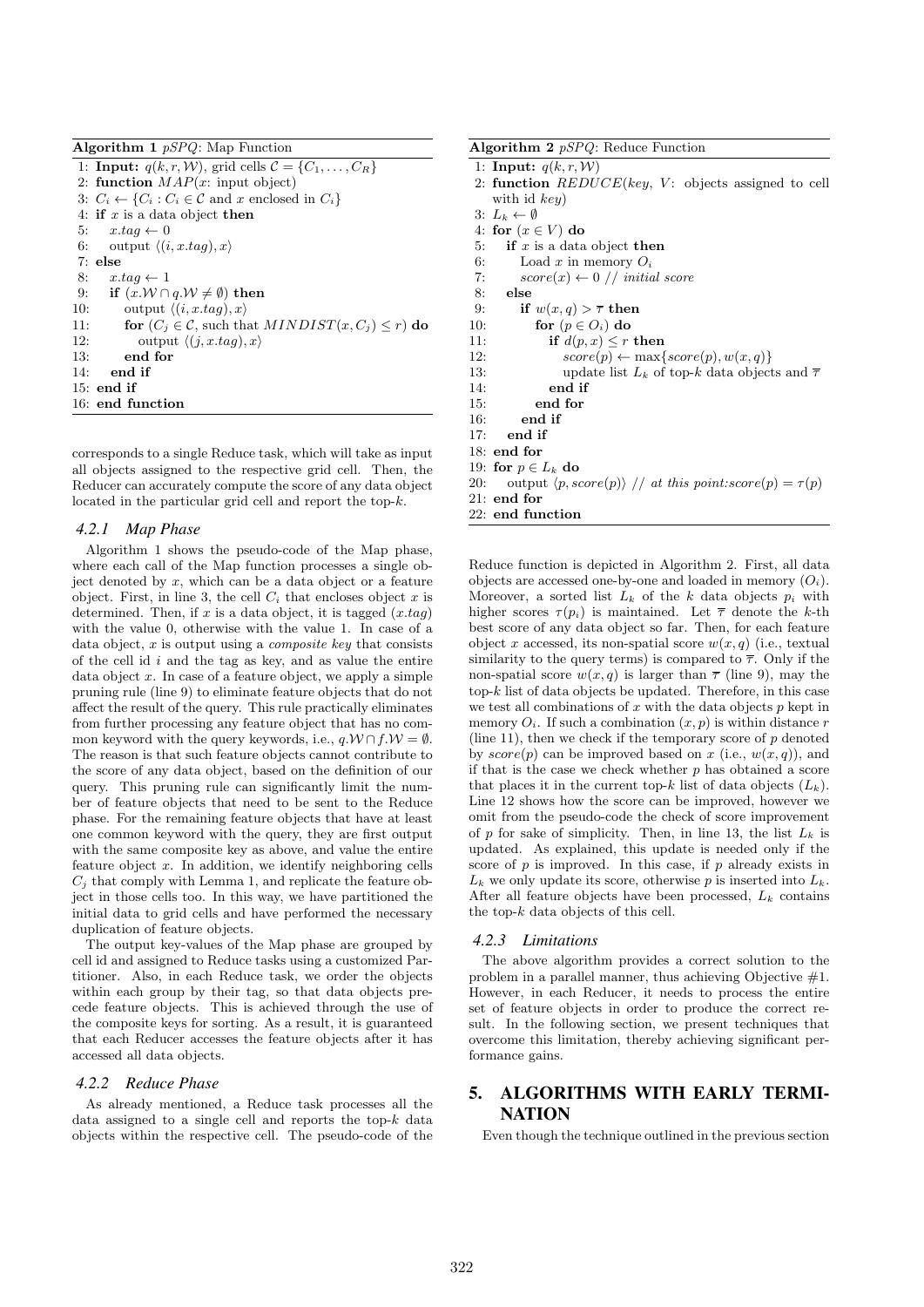|     | <b>Algorithm 3</b> $eSPQlen$ : Map Function (Section 5.1)                                 |
|-----|-------------------------------------------------------------------------------------------|
|     | 1: <b>Input:</b> $q(k, r, W)$ , grid cells $C = \{C_1, \ldots, C_R\}$                     |
|     | 2: function $MAP(x)$ : input object)                                                      |
|     | 3: $C_i \leftarrow \{C_i : C_i \in \mathcal{C} \text{ and } x \text{ enclosed in } C_i\}$ |
|     | 4: if x is a data object then                                                             |
|     | 5: output $\langle (i,0), x \rangle$                                                      |
|     | $6:$ else                                                                                 |
| 7:  | if $(x.W \cap q.W \neq \emptyset)$ then                                                   |
| 8:  | output $\langle (i,  x \mathcal{W} ), x \rangle$                                          |
| 9:  | for $(C_j \in \mathcal{C}$ , such that $MINDIST(x, C_j) \leq r$ do                        |
| 10: | output $\langle (i,  x \mathcal{W} ), x \rangle$                                          |
| 11: | end for                                                                                   |
| 12: | end if                                                                                    |
|     | $13:$ end if                                                                              |
|     | 14: end function                                                                          |

enables parallel processing of independent partitions to solve the problem, it cannot guarantee good performance since it requires processing both data partitions in a cell in their entirety (including duplicated feature objects). To alleviate this shortcoming, we introduce two alternative techniques that achieve *early termination*, i.e., report the correct result after accessing all data objects but only few feature objects. This is achieved by imposing a deliberate order for accessing feature objects in each cell, which in turn allows determining an upper bound for the score of any unseen feature object. When this upper bound cannot improve the score of the current top- $k$  object, we can safely terminate processing of a given Reducer.

# **5.1 Accessing Feature Objects by Increasing Keyword Length**

The first algorithm that employs early termination, termed *eSPQlen*, is based on the intuition that feature objects f with long textual descriptions that consist of many keywords  $(|f \mathcal{W}|)$  are expected to produce low scores  $w(f, q)$ . This is due to the Jaccard similarity used in the definition of  $w(f, q)$  (Defn. 1), which has  $|q.W \bigcup f.W|$  in the denominator. Based on this, we impose an ordering of feature objects in each Reducer by increasing keyword length, aiming at examining first feature objects that will produce high score values  $w(f, q)$  with higher probability.

In more details, given the keywords  $q.W$  of a query q, and a feature object  $f$  with keywords  $f.\mathcal{W}$ , we define a bound for the best possible Jaccard score that this feature object can achieve as:

$$
\overline{w}(f,q) = \begin{cases} 1 & , |f.\mathcal{W}| < |q.\mathcal{W}| \\ \frac{|q.\mathcal{W}|}{|f.\mathcal{W}|}, |f.\mathcal{W}| \ge |q.\mathcal{W}| \end{cases} \tag{1}
$$

Given that feature objects are accessed by increased keyword length, this bound is derived as follows. As long as feature objects f are accessed that satisfy  $|f \mathcal{W}| < |q \mathcal{W}|$ , it is not possible to terminate processing, thus the bound takes the value of 1. The reason is that when  $|f \mathcal{W}| < |q \mathcal{W}|$ holds, it is possible that a subsequent feature object  $f'$  with more keywords than  $f$  may have higher Jaccard score than f. However, as soon as it holds that  $|f \mathcal{W}| \geq |q \mathcal{W}|$  the bound (best possible score) equals:

$$
\frac{\min\{|q.\mathcal{W}|, |f.\mathcal{W}|\}}{\min\{|q.\mathcal{W}|, |f.\mathcal{W}|\} + |f.\mathcal{W}| - |q.\mathcal{W}|} = \frac{|q.\mathcal{W}|}{|f.\mathcal{W}|}
$$

| <b>Algorithm 4</b> eSPQlen: Reduce Function with Early Ter-<br>mination (Section $5.1$ ) |  |  |  |  |
|------------------------------------------------------------------------------------------|--|--|--|--|
|                                                                                          |  |  |  |  |
| 1: Input: $q(k, r, W)$                                                                   |  |  |  |  |
| 2: function $REDUCE(key, V:$ objects assigned to cell                                    |  |  |  |  |
| with id $key$ )                                                                          |  |  |  |  |
| 3: $L_k \leftarrow \emptyset$                                                            |  |  |  |  |
| 4: for $(x \in V)$ do                                                                    |  |  |  |  |
| 5:<br>if x is a data object then                                                         |  |  |  |  |
| 6:<br>Load x in memory $O_i$                                                             |  |  |  |  |
| $score(x) \leftarrow 0 \ // \ initial \ score$<br>7:                                     |  |  |  |  |
| 8:<br>else                                                                               |  |  |  |  |
| 9:<br>if $\overline{\tau} \geq \overline{w}(x,q)$ then                                   |  |  |  |  |
| 10:<br>break                                                                             |  |  |  |  |
| end if<br>11:                                                                            |  |  |  |  |
| if $w(x,q) > \overline{\tau}$ then<br>12:                                                |  |  |  |  |
| 13:<br>for $(p \in O_i)$ do                                                              |  |  |  |  |
| if $d(p, x) \leq r$ then<br>14:                                                          |  |  |  |  |
| $score(p) \leftarrow max\{score(p), w(x, q)\}$<br>15:                                    |  |  |  |  |
| 16:<br>update list $L_k$ of top-k data objects and $\overline{\tau}$                     |  |  |  |  |
| 17:<br>end if                                                                            |  |  |  |  |
| end for<br>18:                                                                           |  |  |  |  |
| end if<br>19:                                                                            |  |  |  |  |
| 20:<br>end if                                                                            |  |  |  |  |
| $21:$ end for                                                                            |  |  |  |  |
| 22: for $p \in L_k$ do                                                                   |  |  |  |  |
| output $\langle p, score(p) \rangle$ // at this point:score $(p) = \tau(p)$<br>23:       |  |  |  |  |
| $24:$ end for                                                                            |  |  |  |  |
| 25: end function                                                                         |  |  |  |  |

because in the best case the intersection of sets  $q.W$  and f.W will be equal to:  $\min\{|q.W|, |f.W|\}$ , while their union will be equal to:  $\min\{|q.W|, |f.W|\} + |f.W| - |q.W|$ .

Recall that  $\bar{\tau}$  denotes the k-th best score of any data object so far. Then, the condition for early termination during processing of feature objects by increasing keyword length, can be stated as follows:

Lemma 2. *(Correctness of Early Termination* eSPQlen*) Given a query* q *and an ordering of feature objects based on increasing number of keywords, it is safe to stop accessing more feature objects as soon as a feature object* f *is accessed with:*

$$
\overline{\tau} \geq \overline{w}(f, q)
$$

Based on this analysis, we introduce a new algorithm that follows the paradigm of Section 4, but imposes the desired access order to feature objects and is able to terminate early in the Reduce phase.

#### *5.1.1 Map Phase*

Algorithm 3 describes the Map phase of the new algorithm. The main difference to the algorithm described in Section 4 is in the use of the composite key when objects are output by the Map function (lines 8 and 10). The composite key contains two parts. The first part is the cell id, as previously, but the second part is a number. The second part corresponds to the value zero in the case of data objects, while it corresponds to the length  $|f \mathcal{W}|$  of the keyword description in the case of a feature object f. The rationale behind the use of this composite key is that the cell id is going to be used to group objects to Reducers, while the second part of the key is going to be used to establish the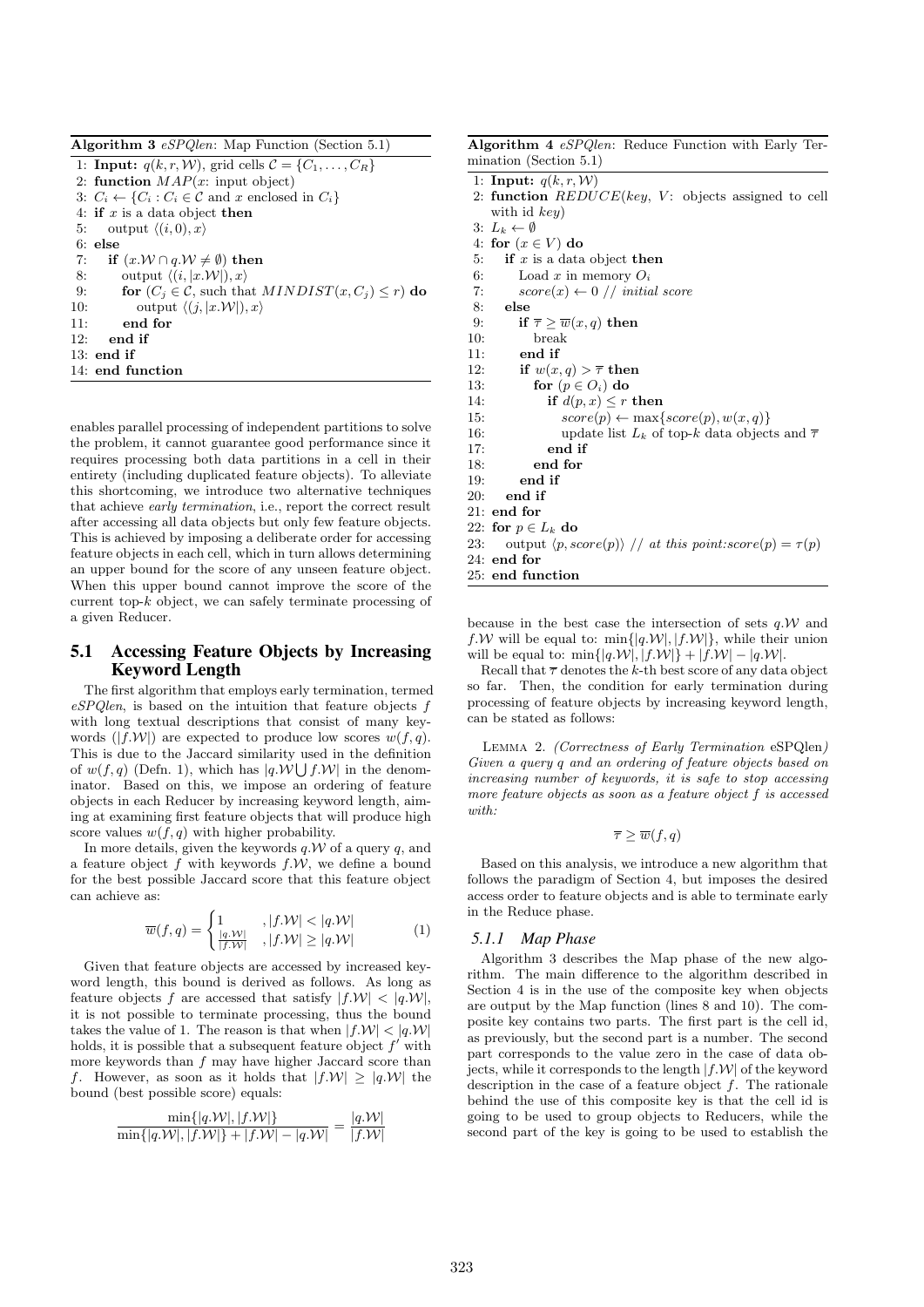| <b>Algorithm 5</b> eSPQsco: Map Function (Section 5.2) |  |  |  |  |  |  |  |
|--------------------------------------------------------|--|--|--|--|--|--|--|
|--------------------------------------------------------|--|--|--|--|--|--|--|

1: **Input:**  $q(k, r, W)$ , grid cells  $C = \{C_1, \ldots, C_R\}$ 2: function  $MAP(x)$ : input object) 3:  $C_i \leftarrow \{C_i : C_i \in \mathcal{C} \text{ and } x \text{ enclosed in } C_i\}$ 4: if  $x$  is a data object then 5: output  $\langle (i, 2), x \rangle$ 6: else<br>7: if if  $(x.\mathcal{W} \cap q.\mathcal{W} \neq \emptyset)$  then 8: output  $\langle (i, w(x, q)), x \rangle$ 9: **for**  $(C_j \in \mathcal{C}$ , such that  $MINDIST(x, C_j) \leq r)$  do 10: output  $\langle (j, w(x, q)), x \rangle$ 11: end for 12: end if 13: end if 14: end function

ordering in the Reduce phase in increased order of the number used. In this sorted order, data objects again precede feature objects, due to the use of the zero value. Between two feature objects, the one with the smallest length of keyword description (i.e., fewer keywords) precedes the other in the sorted order.

#### *5.1.2 Reduce Phase*

As already mentioned, feature objects with long keyword lists are expected to result in decreased textual similarity (in terms of Jaccard value). Thus, our hope is that after accessing feature objects with few keywords, we will find a feature object that has so many keywords that all remaining feature objects in the ordering cannot surpass the score of k-th best data object thus far.

Algorithm 4 explains the details of our approach. Again, only the set of data objects assigned to this Reducer is maintained in memory, along with a sorted list  $L_k$  of the k data objects with best scores found thus far in the algorithm. The condition for early termination is based on the score  $\bar{\tau}$  of the k-th object in list  $L_k$  and the best potential score  $\overline{w}(f, q)$  of the current feature object  $f$  (line 9).

# **5.2 Accessing Feature Objects by Decreasing Score**

In this section, we introduce an even better early termination algorithm, termed *eSPQsco*. The rationale of this algorithm is to compute the Jaccard score in the Map phase and use this score as second part of the composite key. In essence, this can enforce a sorted order in the Reduce phase where feature objects are accessed from the highest scoring feature object to the lowest scoring one.

To explain the intuition of the algorithm, consider the feature object with highest score. Any data object located within distance  $r$  from this feature object is guaranteed to belong to the result set, as no other data object can acquire a higher score. This observation leads to a more efficient algorithm that can (in principle) produce results when accessing even a single feature object. As a result, the algorithm is expected to terminate earlier, by accessing only a handful of feature objects. This approach incurs additional processing cost at the Map phase (i.e., computation of the Jaccard score), but the imposed overhead to the overall execution time is minimal.

Lemma 3. *(Correctness of Early Termination* eSPQsco*)*

Algorithm 6 *eSPQsco*: Reduce Function with Early Termination (Section 5.2)

|     | $\mu$ =                                                        |
|-----|----------------------------------------------------------------|
|     | 1: Input: $q(k, r, W)$                                         |
|     | 2: function $REDUCE(key, V:$ objects assigned to cell          |
|     | with id $key$ )                                                |
|     | 3: for $(x \in V)$ do                                          |
| 4:  | if $x$ is a data object then                                   |
| 5:  | Load x in memory $O_i$                                         |
| 6:  | else                                                           |
| 7:  | if $\exists p \in O_i : d(p, x) \leq r$ then                   |
| 8:  | output $\langle p, w(x,q) \rangle$ // here: $w(x,q) = \tau(p)$ |
| 9:  | $cnt + +$                                                      |
| 10: | if $(cnt = k)$ then                                            |
| 11: | break                                                          |
| 12: | end if                                                         |
| 13: | end if                                                         |
| 14: | end if                                                         |
|     | $15:$ end for                                                  |
|     | 16: end function                                               |

*Given a query* q *and an ordering of feature objects* {fi} *based on decreasing score*  $w(f_i, q)$ *, it is safe to stop accessing more feature objects as soon as* k *data objects are retrieved within distance* r *from any already accessed feature object.*

#### *5.2.1 Map Phase*

Algorithm 5 describes the Map function, where the only modifications are related to the second part of the composite key (lines 5, 8, and 10). In the case of data objects, this must be set to a value strictly higher than any potential Jaccard value, i.e., it can be set equal to 2, since the Jaccard score is bounded in the range  $[0, 1]$ . Thus, data objects will be accessed before any feature object. In the case of a feature object f, it is set to the Jaccard score  $w(f, q)$  of f with respect to the query  $q$ . Obviously, the customized Comparator must also be changed in order to enforce the ordering, from highest scores to lowest scores.

#### *5.2.2 Reduce Phase*

Algorithm 6 details the operation of the Reduce phase. After all data objects are loaded in memory, the feature objects are accessed in decreasing order of their Jaccard score to the query. For each such feature object  $f$ , any data object located within distance r is immediately reported as a result within the specific cell. As soon as  $k$  data objects have been reported as results, the algorithm can safely terminate.

#### **6. THEORETICAL RESULTS**

In this section, we analyze the space and time complexity in the Reduce phase, which relate to the number of cells and the number of duplicate objects.

#### **6.1 Complexity Analysis**

Let  $R$  denote the number of Reducers, which is also equivalent to the number of grid cells. Further, let  $O_i$  and  $F_i$ denote the subset of the data and feature objects assigned to the *i*-th Reducer respectively. Notice that  $F_i$  contains both the feature objects enclosed in the cell corresponding to the i-th Reducer, as well as the duplicated feature objects that are located in other neighboring cells. In other words, it holds that  $\bigcup_{i=1}^R |F_i| \geq |F|$ .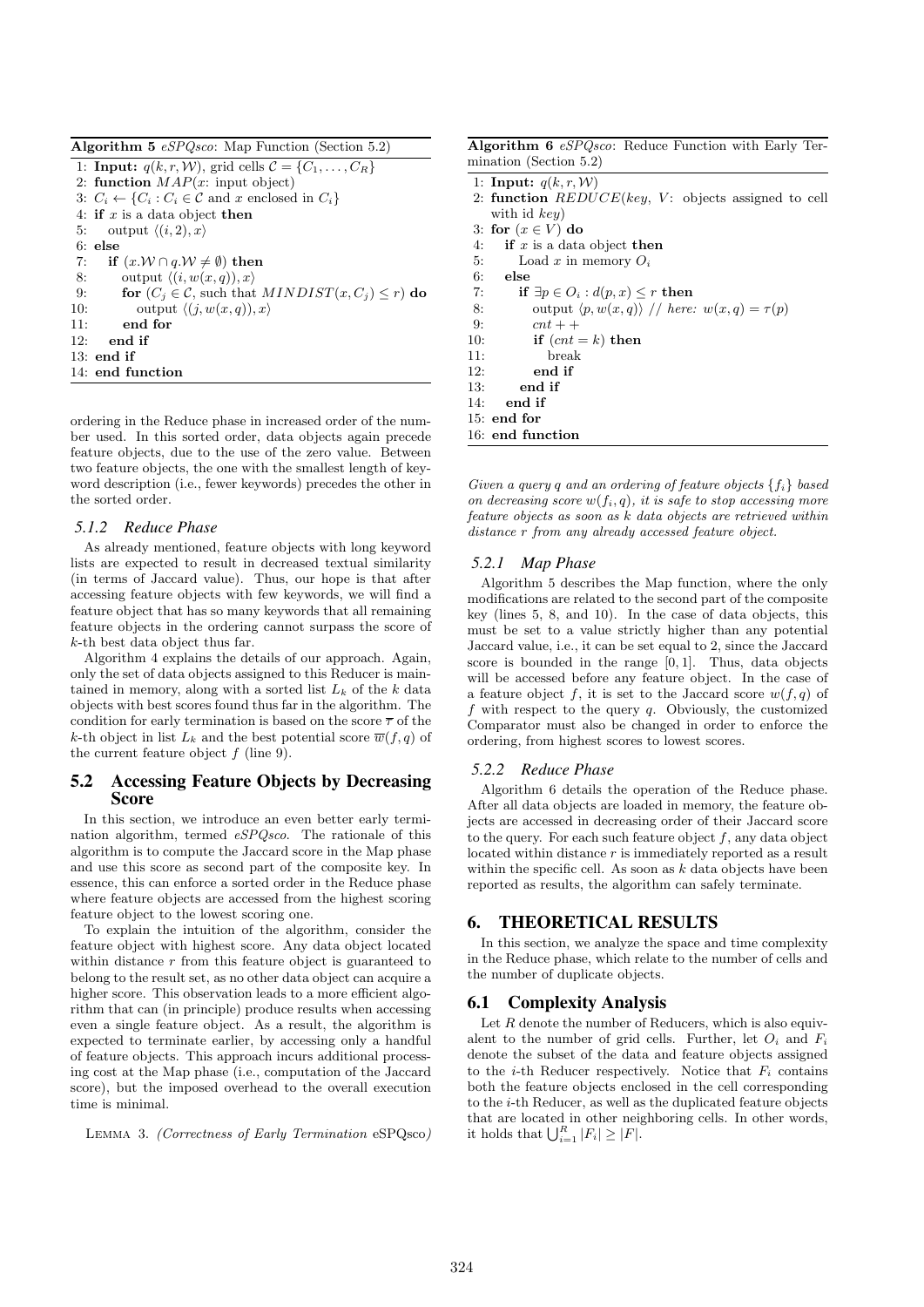

Figure 3: Breaking a cell in areas based on the number of duplicates.

In the case of the initial parallel algorithm that does not use early termination (Section 4), a Reducer needs to store in memory the data objects  $|O_i|$  and the list of k data objects with best scores, leading to space complexity:  $O(|O_i|)$ since  $|O_i| \gg k$ . On the other hand, the time complexity is:  $O(|O_i| \cdot |F_i|)$ , since in worst case for all data objects and for each feature object the score is computed. In practice, when using the early termination the processing cost of each Reducer is significantly smaller, since only few feature objects need to be examined before reporting the correct result set.

If we make the simplistic assumption that the work is shared fairly in the  $R$  Reducers (e.g., assuming uniform distribution and a regular uniform grid), then we can replace in the above formulas:  $|O_i| = \frac{|O|}{R}$ . Let us also consider the *duplication factor*  $d_f$  of the feature dataset  $F$ , which is a real number that is grid-dependent and data-dependent, such that:  $\bigcup_{i=1}^{R} |F_i| = d_f \cdot |F|$ . Then, we can also replace in the above formulas:  $|F_i| = \frac{d_f \cdot |F|}{R}$ . Thus, the processing cost of a Reducer is proportional to:  $|O_i| \cdot |F_i| = \frac{|O|}{R} \cdot \frac{d_f \cdot |F|}{R}$ .

### **6.2 Estimation of the Duplication Factor**

In the following, we assume that the size  $a$  of each side of a grid cell is larger than twice the query radius, i.e.,  $a \geq 2r$ , or equivalently  $r \leq \frac{a}{2}$ . This is reasonable, since we expect r to be smaller than the size of a grid cell.

Depending on the area where a feature object is positioned, different number of duplicates of this object will be created. Figure 3 shows an example of a grid cell. Given a feature object enclosed into a cell, we identify four different cases. If the feature object has a distance smaller than or equal to r from any cell corner then the feature object is enclosed in the area  $A_1$  that is depicted as the dotted area. In this case, the feature object must be duplicated to all three neighboring cells to the corner of the cell. If the feature object has a distance smaller than or equal to  $r$  from two cell borders but not from a cell corner then the feature object is enclosed in area  $A_2$ . This area is depicted with solid blue color defined by the four rectangles, but does not include the circles. If located in  $A_2$ , then only 2 duplicates will be created (not on the diagonal cell). The third area is A<sup>3</sup> depicted as dashed area and corresponds to the feature object that have a distance smaller than or equal to  $r$  from only one border of the cell. In this case, only one duplicate is needed. Finally, if the feature object is enclosed in the remaining area of the cell (white area, called area  $A_4$ ), no duplication is needed.

Obviously, since it holds  $r \leq \frac{a}{2}$  any feature object that belongs to a cell is located in only one of these four areas. Let  $|A_i|$  denote the surface of area  $A_i$ , and A denote the area of the complete cell. Then:

- $|A_1| = 4 \cdot \frac{\pi r^2}{4} = \pi r^2$
- $|A_2| = 4 \cdot r^2 |A_1| = (4 \pi)r^2$
- $|A_3| = 4 \cdot (a 2r)r$
- $|A_4| = a^2 |A_1| |A_2| |A_3| = (a 2r)^2$
- $|A| = a^2$

Let  $P(A_i)$  denote the probability that a feature object belongs to area  $A_i$ . Then, if we assume uniform distribution of feature objects in the space, we obtain the following probabilities:  $P(A_i) = \frac{|A_i|}{|A|}$ . Based on this, given *n* feature objects enclosed in a cell, we can calculate the total number of feature objects (including duplicates), denoted by  $\hat{n}$ , of the  $n$  feature points:

 $\hat{n} = 3 \cdot n \cdot P(A_1) + 2 \cdot n \cdot P(A_2) + n \cdot P(A_3) + n$ and we can calculate the duplication factor  $d_f$  for this cell:  $d_f = \frac{\widehat{n}}{n} =$  $3 \cdot P(A_1) + 2 \cdot P(A_2) + P(A_3) + 1 =$  $3\frac{\pi r^2}{a^2}+2\frac{(4-\pi)r^2}{a^2}+\frac{4\cdot(a-2\cdot r)r}{a^2}+1=$ 

$$
\frac{\frac{a^2}{a^2} + 2\frac{\sqrt{2}}{a^2} + \frac{\sqrt{2}}{a^2} + 1}{\frac{\pi r^2}{a^2} + \frac{4\cdot r}{a} + 1} + 1 =
$$

Based on the above formula, we conclude that the worst value of  $d_f$  is  $3 + \frac{\pi}{4}$  for the case of  $a = 2 \cdot r$  and it holds that  $1 \leq d_f \leq 3 + \frac{\pi}{4}$  for any query range r such that  $a \leq 2 \cdot r$ . Also, the duplication factor depends only on the ratio of the cell size to the query range, under the assumption of uniform distribution. Moreover, the formula shows that smaller cell size  $\alpha$  (compared to the query range r) increases the number of duplicated feature objects. Put differently, a larger cell size  $\alpha$  reduces the duplication of feature objects.

#### **6.3 Analysis of the Cell Size**

Even though using a larger cell size  $\alpha$  reduces the total number of feature objects, it also has significant disadvantages. First, it results in fewer cells thus reducing parallelism. Second, the probability of obtaining imbalanced partitions in the case of skewed data is increased. Let us assume that all  $R$  cells can be processed in a single round, i.e., the hardware resources are sufficient to launch R Reduce tasks in parallel<sup>1</sup>. In this case, the total processing time depends on the performance of one Reducer, which as mentioned before depends on  $|O_i| \cdot |F_i| = \frac{|O|}{R} \cdot \frac{d_f \cdot |F|}{R} = |O| \cdot |F| \cdot \frac{d_f}{R^2}$ . If we normalize the dataset in  $[0,1] \times [0,1]$ , then  $\alpha \leq 1$  and  $R = \frac{1}{a}$ . Then,  $|O_i| \cdot |F_i| = |O| \cdot |F| \cdot d_f \cdot a^4$ . In order to study the performance of one Reducer while varying a, it is sufficient to study  $d_f \cdot a^4$  since the remaining factors are constant.

Based on the estimation of  $d_f$  in the previous section,  $d_f \cdot a^4 = (\frac{\pi r^2}{a^2} + \frac{4 \cdot r}{a} + 1) \cdot a^4 = \pi \cdot r^2 \cdot a^2 + 4 \cdot r \cdot a^3 + a^4.$ If we consider  $r$  as a constant, then for increasing positive values of a, the value of the previous equation increases, which means that the complexity of the algorithm increases. Thus, a smaller cell size  $\alpha$  increases the number of cells

<sup>&</sup>lt;sup>1</sup>We make this assumption to simplify the subsequent analysis, but obviously the number of cores can be smaller than the number of grid cells, and in this case a Reducer will process multiple cells.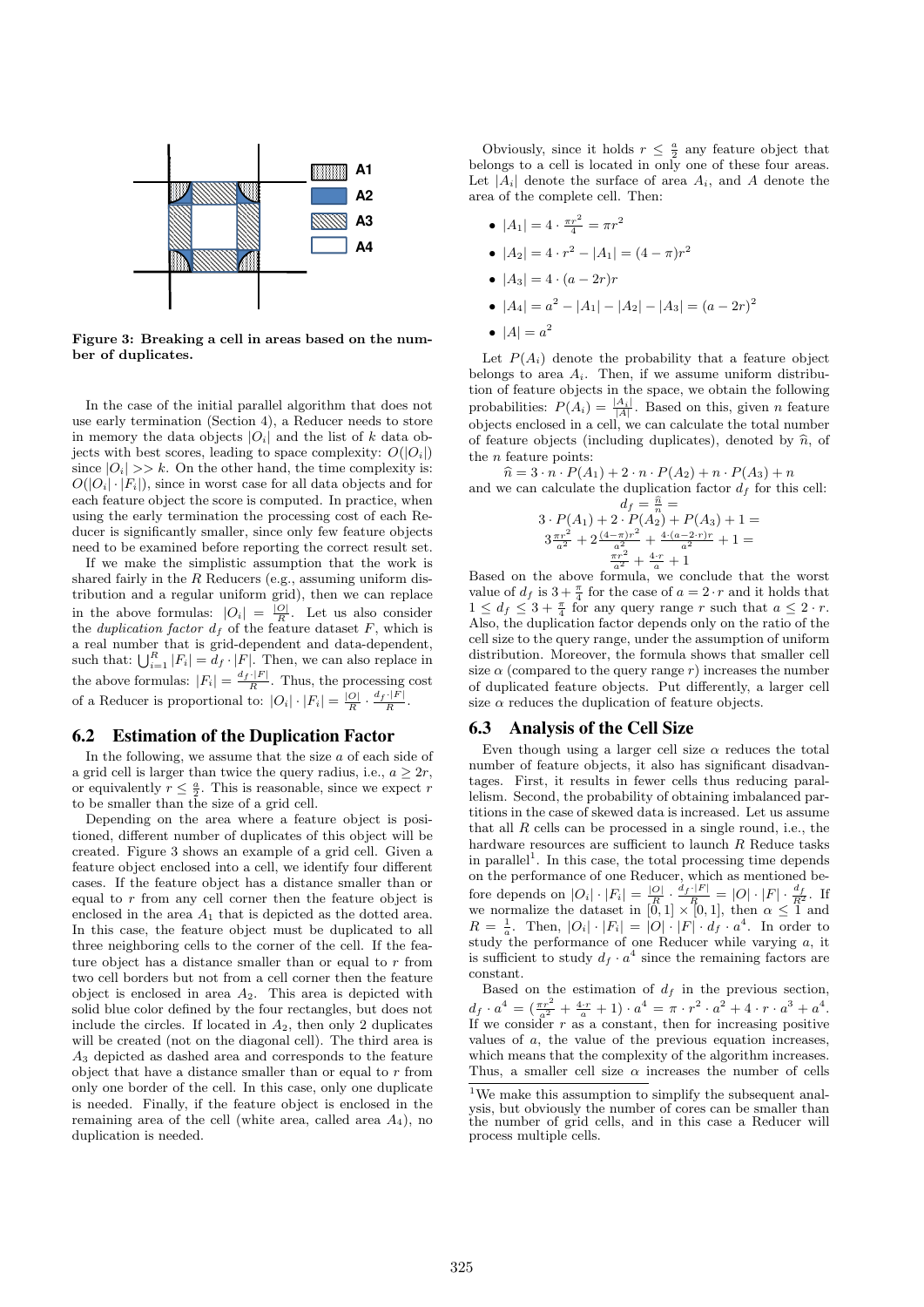

Figure 4: Illustration of spatial distribution of datasets.

and parallelism, and also reduces the processing cost of each Reducer.

# **7. EXPERIMENTAL EVALUATION**

In this section, we report the results of our experimental study. All algorithms are implemented in Java.

# **7.1 Experimental Setup**

Platform. We deployed our algorithms in an in-house CDH cluster consisting of sixteen (16) server nodes. Each of the nodes d1-d8 has 32GB of RAM, 2 disks for HDFS (5TB in total) and 2 CPUs with a total of 8 cores running at 2.6 GHz. The nodes d9-d12 have 128GB of RAM, 4 disks for HDFS (8TB in total) and 2 CPUs with a total of 12 cores (24 hyperthreads) running at 2.6 GHz. Finally, each of the nodes d13-d16 is equipped with 128GB RAM, 4 disks for HDFS (8TB in total), and 2 CPUs with a total of 16 cores running at 2.6GHz. Each of the servers in the cluster function as DataNode and NodeManager, while one of them in addition functions as NameNode and ResourceManager. Each node runs Ubuntu 12.04. We use the CDH 5.4.8.1 version of Cloudera and Oracle Java 1.7. The JVM heap size is set to 1GB for Map and Reduce tasks. We configure HDFS with 128MB block size and replication factor of 3.

Datasets. In order to evaluate the performance of our algorithms we used four different large-scale datasets. Two real datasets are included, a dataset of tweets obtained from Twitter and a dataset of images obtained from Flickr. The Twitter dataset (TW) was created by extracting approximately 80 million tweets which requires 5.7GB on disk. Besides a spatial location, each tweet contains several keywords extracted from its text, with 9.8 keywords on average per tweet, while the size of the dictionary is 88,706 keywords. The Flickr dataset (FL) contains metadata of approximately 40 million images, thus capturing 3.5GB on disk. The average number of keywords per image is 7.9 and the dictionary contains 34,716 unique keywords.

In addition, we created two synthetic datasets in order to test the scalability of our algorithms with even larger datasets. The first synthetic dataset consists of 512 million spatial (data and feature) objects that follow a uniform (UN) distribution in the data space. Each feature object is assigned with a random number of keywords between 10 and 100, and these keywords are selected from a vocabulary of size 1,000. The total size of the file is 160GB. The second synthetic dataset follows a clustered (CL) distribution. We generate 16 clusters whose position in space is selected at

| Parameter                            | <b>Values</b>                           |
|--------------------------------------|-----------------------------------------|
| Datasets                             | Real: {TW, FL}                          |
|                                      | Synthetic: {UN, CL}                     |
| Query keywords $( q, \mathcal{W} )$  | 1, 3, 5, 10                             |
| Query radius $(r)$                   | $5\%, 10\%, 25\%, 50\%$                 |
| (% of side $\alpha$ of grid cell)    |                                         |
| $\text{Top-}k$                       | 5, 10, 50, 100                          |
| Grid size (FL, TW)                   | 35x35, 50x50, 75x75, 100x100            |
| Grid size $\overline{\text{UN, CL}}$ | $10x10$ , $15x15$ , $50x50$ , $100x100$ |

#### Table 3: Experimental parameters (default values in bold).

random. All other parameters are the same. The total size of the generated dataset is 160GB, as in the case of UN. Figure 4 depicts the spatial distribution of the datasets employed in our experimental study. In all cases, we randomly select half of the objects to act as data objects and the other half as feature objects.

Algorithms. We compare the performance of the following algorithms that are used to compute the spatial preference query using keywords in a distributed and parallel way in Hadoop:

- *pSPQ*: the parallel grid-based algorithm without early termination (Section 4),
- *eSPQlen*: the parallel algorithm that uses early termination by accessing feature objects based on increasing keyword length (Section 5.1), and
- *eSPQsco*: the parallel algorithm that uses early termination by accessing feature objects based on decreasing score (Section 5.2).

For clarification purposes, we note that centralized processing of this query type is infeasible in practice, due to the size of the underlying datasets and the time necessary to build centralized index structures.

Query generation. Queries are generated by selecting various values for the query radius  $r$  and a number of random query keywords  $q.W$  from the vocabulary of the respective  $dataset<sup>2</sup>$ .

 ${\rm ^2We}$  also explored alternative methods for keyword selection instead of random selection, such as selecting from the most frequent words or the least frequent words, but the execution time of our algorithms was not significantly affected.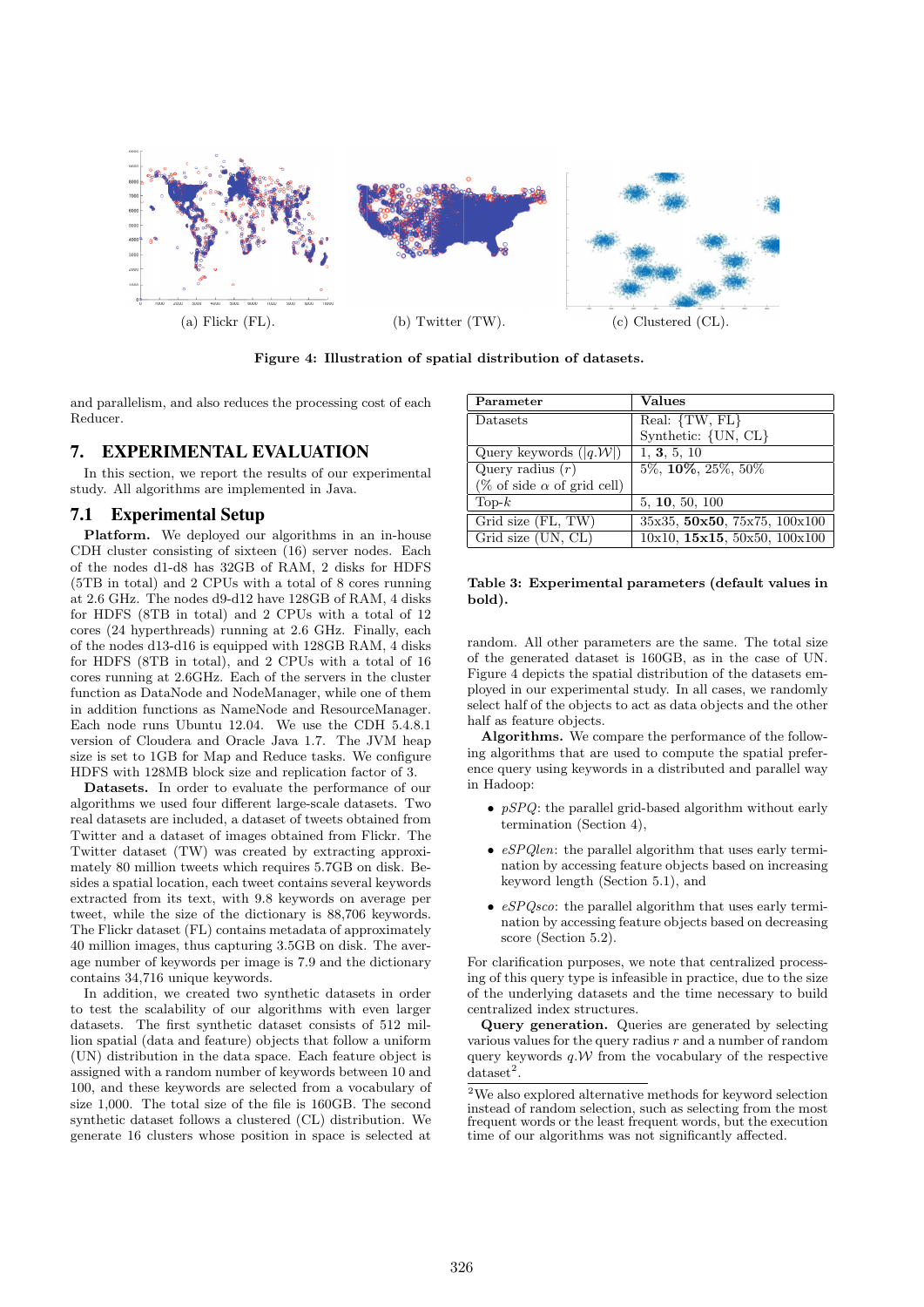

Figure 6: Experiments for Twitter (TW) dataset.

Parameters. During the experimental evaluation a number of parameters were varied in order to observe their effect on each algorithm's runtime. These parameters, reported in Table 3, are: (i) the radius of the query, (ii) the number of keywords of the query, (iii) the size of the grid that we use to partition the data space, (iv) the number of the  $k$ results that the algorithm returns, and (v) the size of the dataset. In all cases, the number of Reducers is set equal to the number of cells in the spatial grid.

Metrics. The algorithms are evaluated by the time required for the MapReduce job to complete, i.e., the job execution time.

# **7.2 Experimental Results**

#### *7.2.1 Experiments with Real Data: Flickr*

Figure 5 presents the results obtained for the Flickr (FL) dataset. First, in Figure  $5(a)$ , we study the effect of grid size to the performance of our algorithms. The first observation is that using more grid cells (i.e., Reduce tasks) improves the performance, since more, yet smaller, parts of the problem need to be computed. The algorithms that employ early termination (*eSPQlen*, *eSPQsco*) are consistently much faster than the grid-based algorithm *pSPQ*. In particular, *eSPQsco* improves *pSPQ* up to a factor of 6x. Between the early termination algorithms, *eSPQsco* is consistently faster due to the sorting based on score, which typically needs to access only a handful of feature objects before reporting the correct result. Figure 5(b) shows the effect of varying the number of query keywords  $(|q.W|)$ . In general, when more keywords are used in the query more feature objects are passed to the Reduce phase, since the probability of having non-zero Jaccard similarity increases. This is more evident in *pSPQ*, whose cost increases substantially with increased query keyword length. Instead, *eSPQsco* is not significantly affected by the increased number of keywords, because it still manages to find the correct result after examining only few feature objects. This experiment demonstrates the value of the early termination criterion employed in *eSPQsco*. In Figure  $5(c)$ , we gradually increase the radius of the query. In principle, this makes query processing more costly as again more feature objects become candidates for determining the score of any data object. However, the early termination algorithms are not significantly affected by increased values of radius, as they can still report the correct result after examining few feature objects only. Finally, in Figure 5(d), we study the effect on increased values of top-k. The chart shows that all algorithms are not particularly sensitive to increased values of  $k$ , because the cost of reporting a few more results is marginal compared to the work needed to report the first result.

#### *7.2.2 Experiments with Real Data: Twitter*

Figure 6 depicts the results obtained in the case of the Twitter (TW) dataset. In general, the conclusions drawn are quite similar to the case of the FL dataset. The algorithms that employ early termination, and in particular *eS-PQsco*, scale gracefully in all setups. Even in the harder setups of many query keywords (Figure 6(b)) and larger query radius (Figure 6(c)), the performance of *eSPQsco* is not significantly affected. This is because as soon as the first few feature objects with highest scores are examined, the algorithm can safely report the top-k data objects in the cell. In other words, the vast majority of feature objects assigned to a cell are not actually processed, and exactly this characteristic makes the algorithm scalable both in the case of more demanding queries as well as in the case of larger datasets.

# *7.2.3 Experiments with Uniform Data*

In order to study the performance of our algorithms for large-scale datasets, we employ in our study synthetic datasets. Figure 7 presents the results obtained for the Uniform (UN) dataset. Notice the log-scale used in the y-axis. A general observation is that *eSPQsco* that uses early termination out-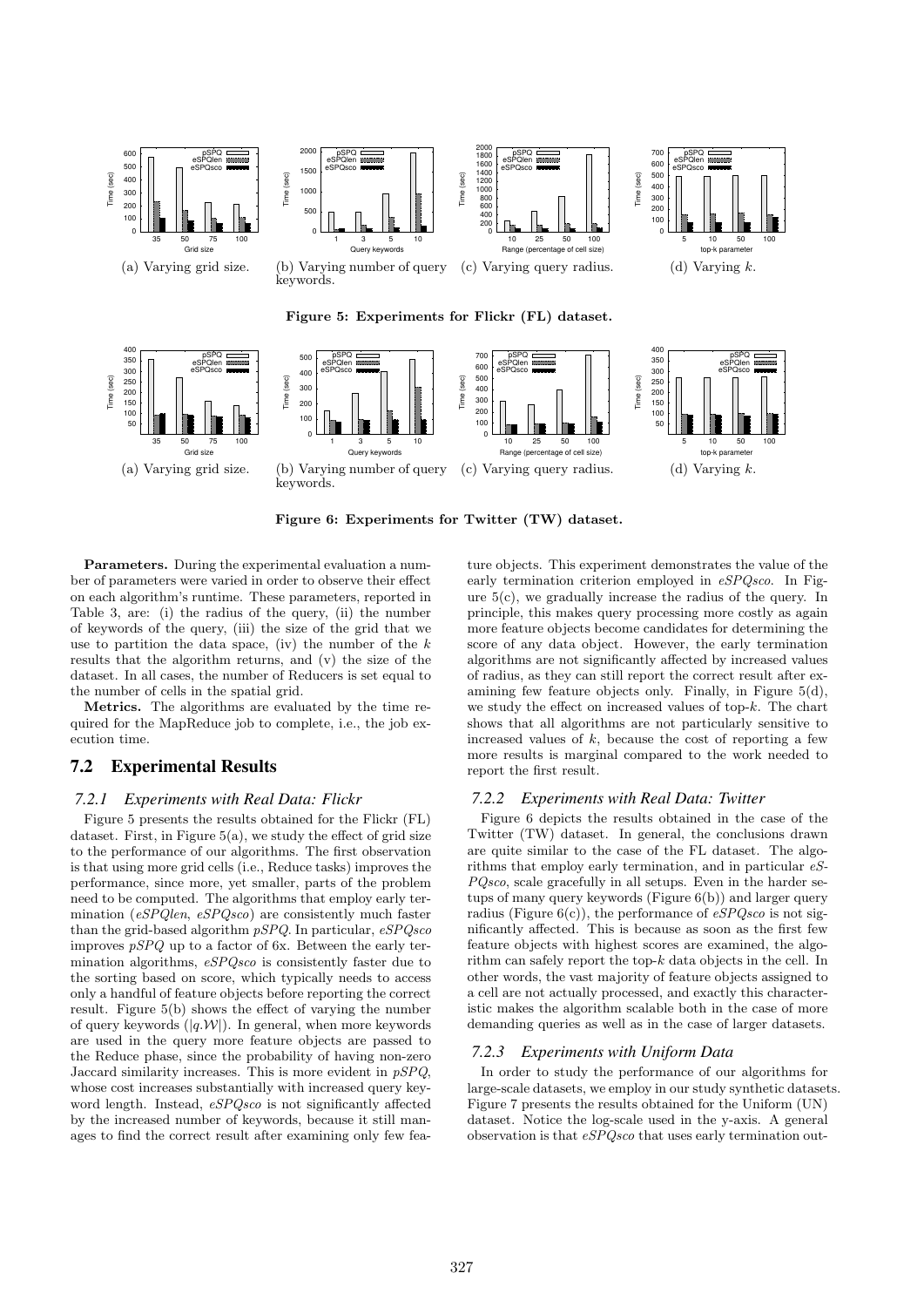

Figure 7: Experiments for Uniform (UN) dataset.

performs *pSPQ* by more than one order of magnitude. This is a strong indication in favor of the algorithms employing early termination, as their performance gains are more evident for larger datasets, such as the synthetic ones. Also, the general trends are in accordance with the conclusions derived from the real datasets. It is noteworthy that the performance of *eSPQsco* remains relatively stable in the harder setups consisting of many query keywords (Figure 7(b)) and larger query radius (Figure 7(c)).



Figure 8: Scalability of all algorithms.

Moreover, Figure 8 shows the results obtained when we vary the dataset size. This experiment aims at demonstrating the nice scaling properties of our algorithms. In particular, *pSPQ* scales linearly with increased dataset size, which is already a good result. However, the algorithms that employ early termination perform much better, since they only examine few feature objects regardless of the increase of dataset size. The experiment also shows that the gain of the algorithms that employ early termination compared to *pSPQ* increases for larger datasets.

#### *7.2.4 Experiments with Clustered Data*

Figure 9 presents the results obtained for the Clustered (CL) dataset. It should be noted that such a data distribution is particularly challenging as: (a) it is hard to fairly assign the objects to Reducers, thus typically some Reducers are overburdened, and (b) excessive object duplication can occur when a cluster is located on grid cell boundaries. For the CL dataset, we observed that *pSPQ* results in extremely high execution time, thus it is not depicted in the charts. For instance, for the default setup, it takes approximately 48 hours for *pSPQ* to complete. This is due to the fact that some Reducers are assigned with too many feature objects and *pSPQ* has to perform  $O(|O_i| \cdot |F_i|)$  score computations before termination. Still, the algorithms employing early termination perform much better in all cases. Again, when *eSPQsco* is considered, its performance is the best among all algorithms, and it remains quite stable even in the case of more demanding queries. This experiment verifies the nice properties of *eSPQsco*, even for the combination of large-scale dataset with a demanding data distribution.

# **8. RELATED WORK**

In this section, we provide a brief overview of related research efforts.

Spatial Preference Queries. The spatial preference query has been originally proposed in [16] and later extended in [17]. Essentially, this query enables the retrieval of interesting spatial locations based on the quality of other facilities located in their vicinity. Rocha et al. [12] propose efficient query processing algorithms based on a mapping in scoredistance space that enables the materialization of sufficient pairs of data and feature objects. Ranking of data objects based on their spatial neighborhood without supporting keywords has also been studied in [7, 15]. As already mentioned, none of these approaches support keyword-based retrieval.

Spatio-textual Queries. Object retrieval based on a combination of spatial and textual information is a highly active research area recently. We refer to [3] for an interesting overview of query types along with an experimental comparison. The query studied in this paper has similarities to spatio-textual joins. Spatio-textual similarity join in a centralized setting is studied in [1], while a ranked version of this join which does not require thresholds from the user is studied in [10]. Partitioning strategies that also support multi-threaded processing of spatio-textual joins are examined in [11]. The spatial group keyword query [2] retrieves a group of objects located near the query location, such that the union of their textual descriptions covers the query keywords. In [5], the best keyword cover query is introduced, which retrieves a set of spatial objects that together cover the query keywords and additionally are located nearby. The most relevant query to our work is the ranked spatio-textual preference query proposed in [14]; in this paper, we study a distributed variant of this query. Nevertheless, all the above works target centralized environments, and their adaptation to distributed, large-scale settings is not straightforward.

Spatio-textual Queries at Scale. The current trend for scalable query processing is to employ a parallel processing solution based on MapReduce. For a survey on query processing in MapReduce we refer to [6]. To the best of our knowledge, the area of spatio-textual query processing at scale is not explored yet. Existing systems for parallel and scalable data processing in the context of MapReduce include SpatialHadoop [8]. However, SpatialHadoop targets